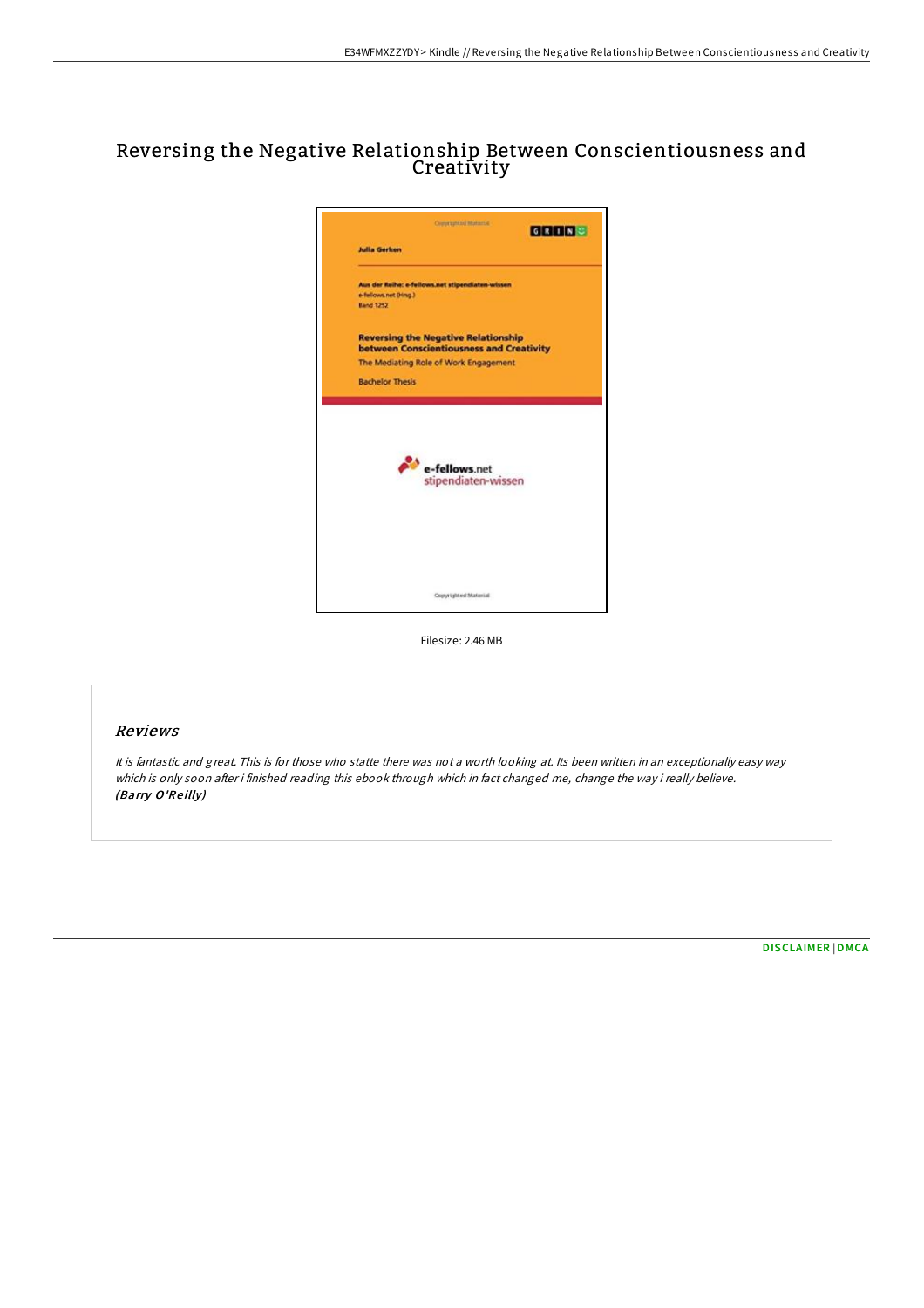## REVERSING THE NEGATIVE RELATIONSHIP BETWEEN CONSCIENTIOUSNESS AND CREATIVITY



**DOWNLOAD PDF** 

GRIN Verlag GmbH, United States, 2015. Paperback. Book Condition: New. 210 x 148 mm. Language: English Brand New Book. Bachelor Thesis from the year 2013 in the subject Business economics - Personnel and Organisation, grade: 1.0, University of Groningen (Faculty of Economics and Business), course: Bachelor Thesis, language: English, abstract: Based on its relevance and influence to a considerable range of fields within the business world, creativity has become a topic of growing interest. Since recent research by Chavez-Eakle, Eakle and Cruz Fuentes (2012) revealed that certain personality traits are related to creativity, the negative relationship between conscientiousness and creativity appears to be well established for individuals and groups across different contexts (Robert Cheung, 2010). However, little is known about the underlying processes of this relationship. To address this need, the present study examines the possibility that the relationship between conscientiousness and employees creativity is mediated by the extent to which individuals are engaged in their work. On the basis of existing literature, it is hypothesized that work engagement mediates the relationship between conscientiousness and employees creativity. Specifically, it is argued that conscientiousness positively relates to work engagement and that in turn, work engagement positively relates to creativity. Using a large multi-source field study, the results of the correlation and regression analysis supported almost all hypotheses. Thus, work engagement was found to fully mediate the relationship. Results also revealed that conscientiousness was positively associated with work engagement and that work engagement was positively related to creativity. However, we did not find support for Hypothesis 1, which predicted conscientiousness and creativity are negatively related. Implications and suggestions for practice and future research are provided.

B Read Reversing the Negative Relationship Between Conscientiousness and [Creativity](http://almighty24.tech/reversing-the-negative-relationship-between-cons.html) Online  $\sqrt{\frac{1}{2}}$ Download PDF Reversing the Negative Relationship Between Conscientiousness and [Creativity](http://almighty24.tech/reversing-the-negative-relationship-between-cons.html)